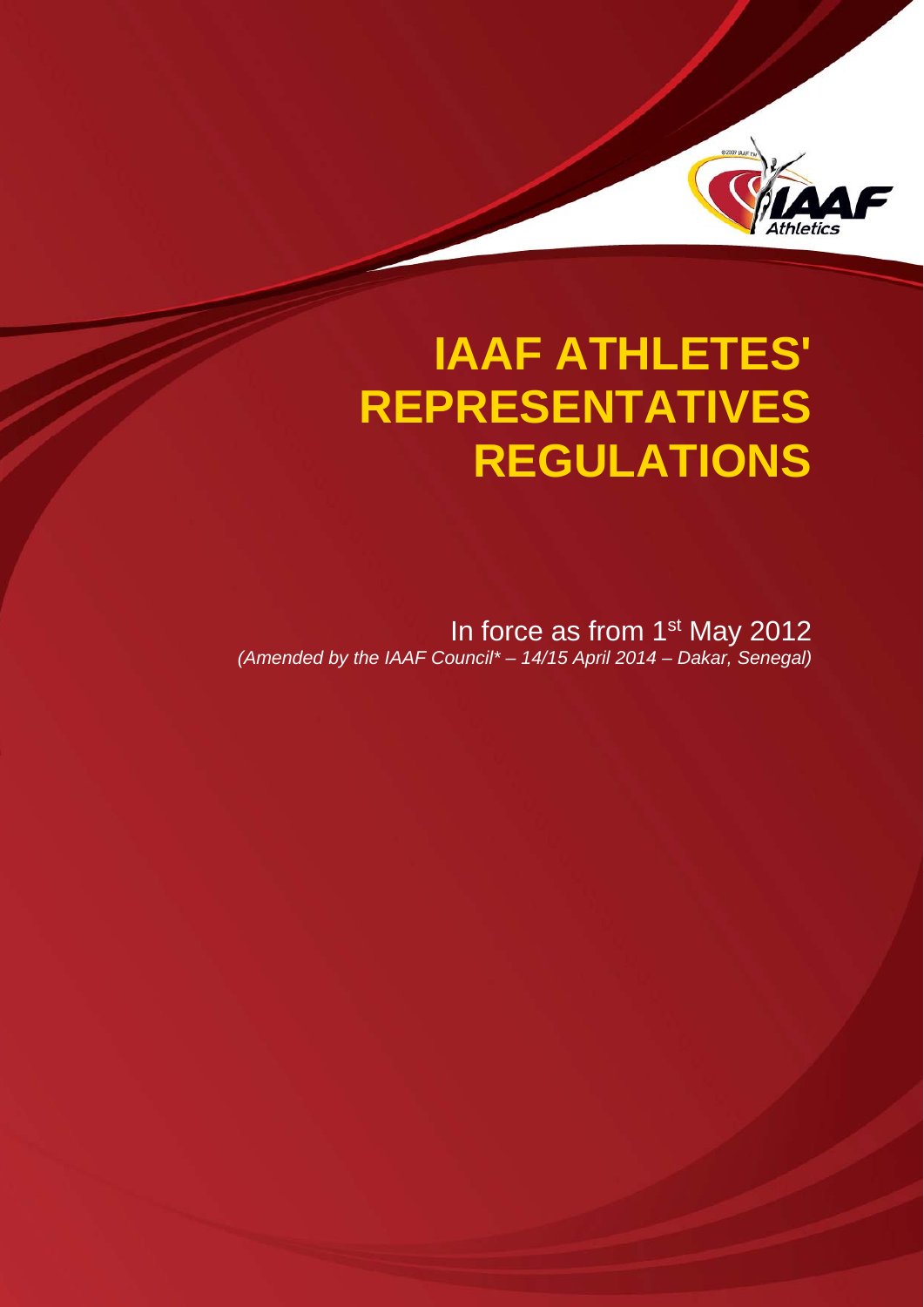# TABLE OF CONTENTS

| Introduction                     |                                                                          | 3  |
|----------------------------------|--------------------------------------------------------------------------|----|
| <b>Chapter 1 - Definitions</b>   |                                                                          | 4  |
| Chapter 2 - Scope                |                                                                          | 5  |
| <b>Chapter 3 - Eligibility</b>   |                                                                          | 5  |
| <b>Chapter 4 - Application</b>   |                                                                          | 5  |
| <b>Chapter 5 - Examination</b>   |                                                                          | 6  |
| <b>Chapter 6 - Authorisation</b> |                                                                          | 8  |
|                                  | <b>Chapter 7</b> - Rights and Obligations of an Athletes' Representative | 10 |
|                                  | <b>Chapter 8</b> - Obligations of an athlete                             | 12 |
| <b>Chapter 9 - Disputes</b>      |                                                                          | 13 |
|                                  | <b>Chapter 10 - Disciplinary Proceedings</b>                             | 13 |
|                                  | <b>Chapter 11 - Entry into Force</b>                                     | 14 |

## Appendices

- 1. IAAF Rule 7
- 2. Application Form
- 3. Standard Athlete/AR Agreement
- 4. Registration of Authorised AR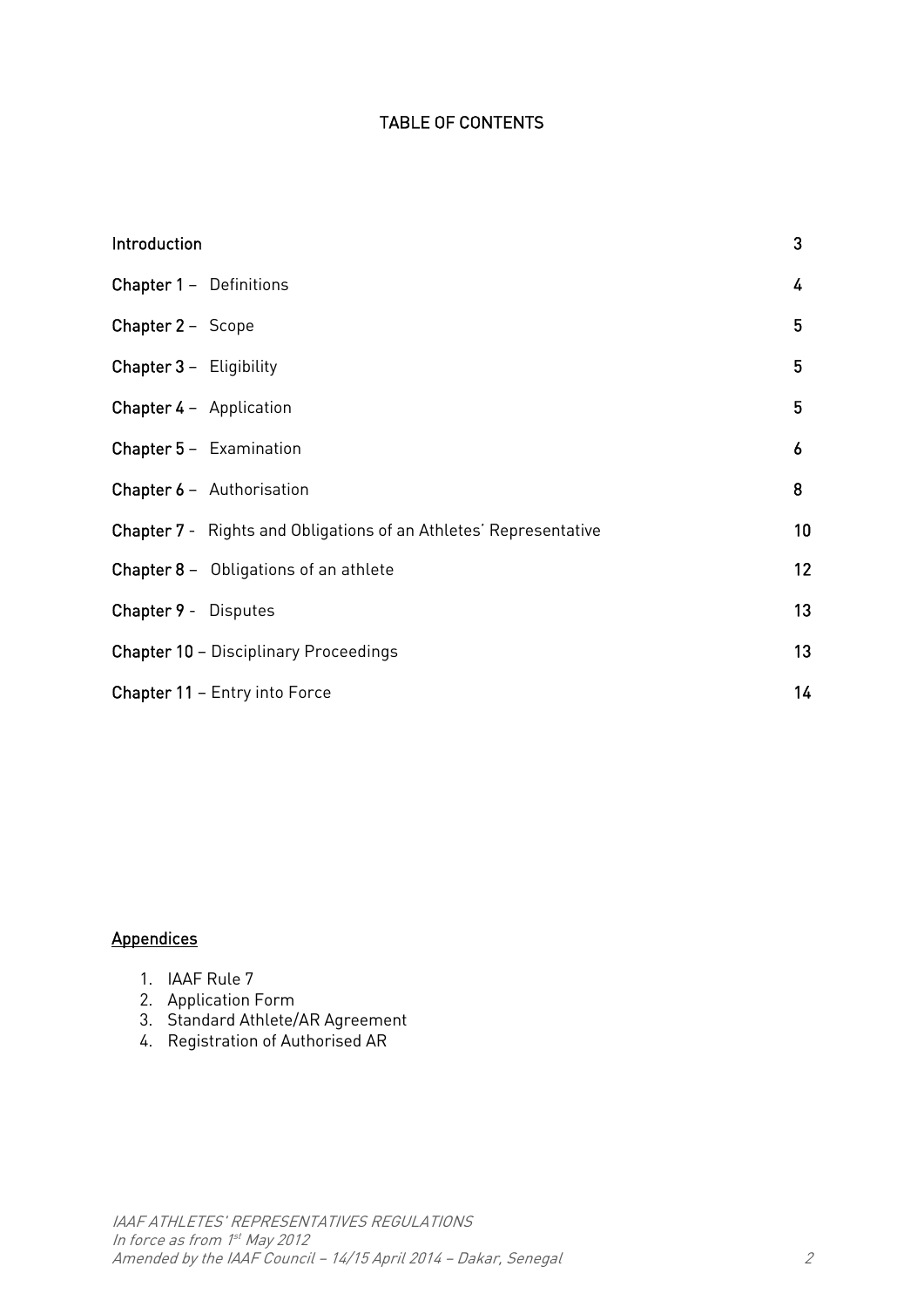# Introduction

These Athletes' Representatives Regulations (AR Regulations) are made pursuant to IAAF Rule 7 concerning Athletes' Representatives (ARs). Taken together with the Application Form (at Appendix 2) and the Standard Athlete – ARs Agreement (at Appendix 3), these AR Regulations are designed to provide Member Federations with a basis for regulating the activities of ARs in accordance with their obligations under Rule 7.

The purposes of these AR Regulations are:

- to protect the personal interests of athletes and the general interests and reputation of Athletics as a whole;
- to ensure that ARs in Athletics are held to the highest possible ethical and professional standards;
- to strengthen the transparency and effectiveness of ARs' activities and their relations with Member Federations and other relevant bodies.

IAAF Rule 7 and these AR Regulations contemplate that the regulation of ARs will be conducted at Member Federation level although it is intended that, if a particularly serious dispute develops between a Member Federation and an AR, this should be referred to the IAAF for mediation and, if need be, to the Court of Arbitration for Sport for a final and binding determination.

\*Amendments to these regulations approved by the IAAF Council in April 2014 are notified here below with a double line in the margin.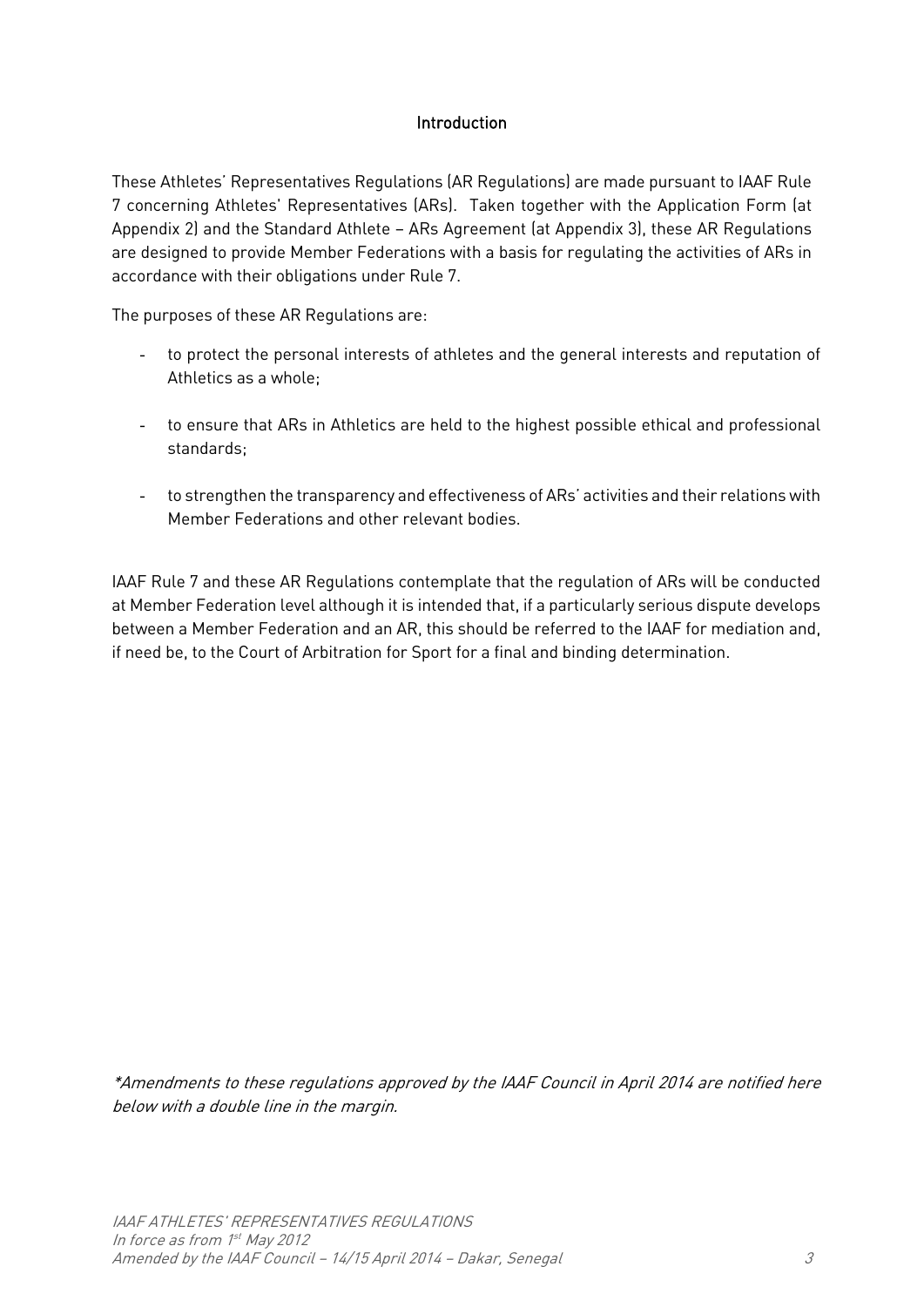## Chapter 1 - Definitions

#### Area Association

An area association of the IAAF responsible for fostering Athletics in one of the six areas into which the Members are divided in the IAAF Constitution.

## Athlete Representative or AR

A person who is duly authorised and registered as an AR in accordance with these AR Regulations.

#### Authorisation

The acceptance by a Member of a person's application for authorisation as an AR in compliance with the Member's regulations.

#### **Applicant**

A person who submits an application to a Member for authorisation as an AR in the form attached in Appendix 2.

#### Citizen

A person who has legal Citizenship of a Country or, in the case of a Territory, legal Citizenship of the Territory's parent Country and appropriate legal status in the Territory under applicable laws.

#### Member

A national governing body for Athletics affiliated to the IAAF.

## Top-30 Athlete

An athlete who is in the IAAF Top-30 List in a standard event as of the end of the calendar year.

## Recognition

The recognition of an AR by a Member pursuant to the Member's regulations in order for the AR to be able to conduct his activities in the jurisdiction of that Member.

## **Registration**

Notification to the IAAF by a Member in the form attached in Appendix 4 of any person whom the Member has authorised and registered as an AR in accordance with these AR Regulations, together with a list of the athletes the AR is to represent.

## Regulations

The Regulations of the IAAF as may be passed by the Council from time to time.

## Resident

A person who has legal residence in a Country or Territory under applicable laws.

## Rules

The rules of competition of the IAAF as set out in the IAAF Competition Rules Handbook.

## Training Sessions

Training sessions that are sanctioned or approved by the IAAF for the purposes of these AR Regulations.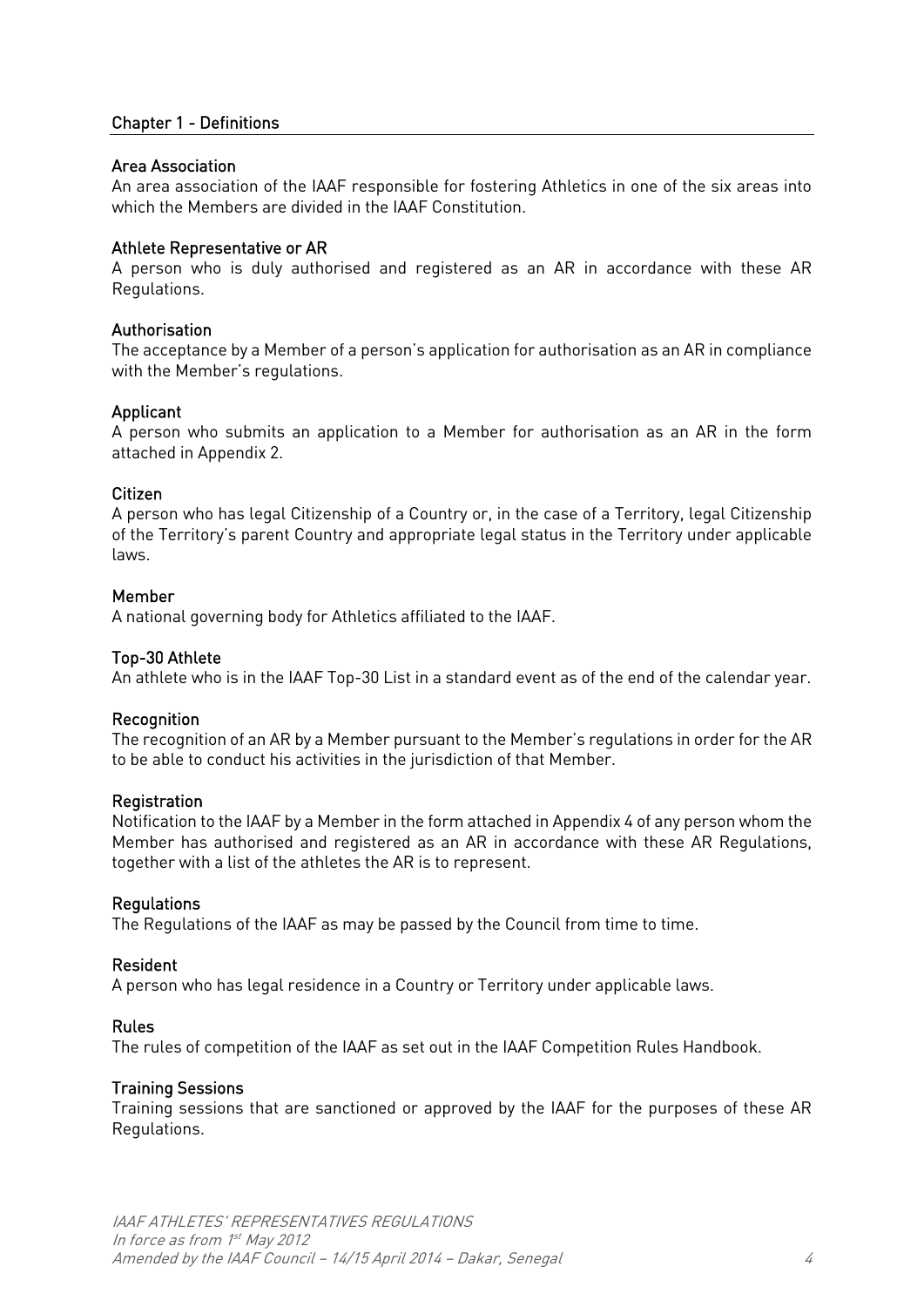## Chapter 2 - Scope

- 1. These AR Regulations establish the requirements relating to the activity of ARs. They are intended to establish a fair, harmonised, transparent and regulated system for ARs as well as ensuring a sufficient level of protection both for athletes using the services of ARs and for meeting organisers, sponsors, Members and others who may be required to deal with ARs as part of their activities.
- 2. These AR Regulations shall apply only to individuals representing athletes in the IAAF Top-30 List and to individuals representing athletes who are not in the IAAF Top-30 List but who nevertheless choose to use the services of an authorised AR. An athlete may be represented by only one authorised AR.
- 3. Members are required to implement and enforce these AR Regulations and may deviate from these AR Regulations only when their provisions do not comply with the laws applicable in the Country (or Territory) of the relevant Member. In establishing appropriate regulations to govern the activity of ARs in their respective Countries (or Territories), Members need to be satisfied that their system of regulation is in accordance with local legal requirements.
- 4. Members shall, in implementing these AR Regulations and otherwise regulating ARs, act reasonably and in good faith.
- 5. All Member regulations governing the activity of ARs must be registered with the IAAF Office in English or French.
- 6. Where appropriate, all references to the masculine gender in these Anti-Doping Regulations shall include references to the feminine and all references to the singular shall include references to the plural.

## Chapter 3 - Eligibility

- 1. To be eligible to become an AR, an applicant must:
	- (i) be an individual (and not a company);
	- (ii) have proper experience in Athletics;
	- (iii) have integrity and good reputation;
	- (iv) demonstrate sufficient education and knowledge of the activity of ARs; and
	- (v) not have been convicted of a criminal offence or anti-doping rule violation or have been declared bankrupt.
- 2. These eligibility requirements will be assessed by the relevant Member through the application and examination process set out below.

#### Chapter 4 – Application

1. Any person who wants to act as an AR must complete the Application Form at Appendix 2 and forward it to the relevant Member, together with any references that may be required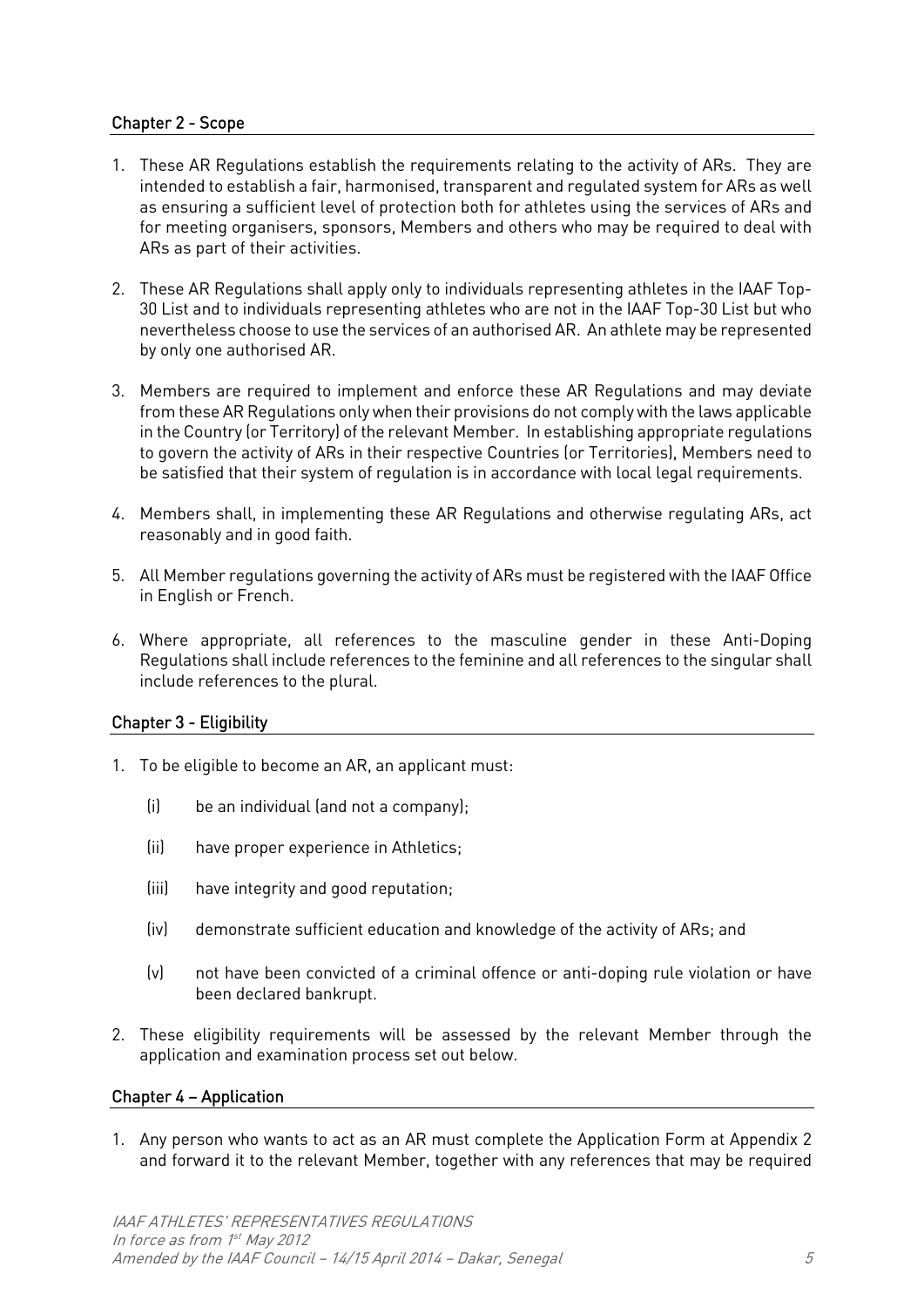by the Member and such administrative fee as may reasonably be fixed by the Member. Each Member shall apply the same fee schedule for all of its Applicants.

- 2. The relevant Member for the purposes of paragraph 4.1 above shall, at the choice of the Applicant, be any one or more of:
	- (i) the Member to which an athlete whom the Applicant intends to represent is affiliated;
	- (ii) the Member of the Country or Territory of which the Applicant is a Citizen;
	- (iii) the Member of the Country or Territory of which the Applicant is a Resident.
- 3. By submitting an Application Form, an Applicant agrees to abide by the Rules and Regulations, as well as by the rules and regulations of the relevant Member.
- 4. The Application Form must be submitted in sufficient time for assessment by the Member and no later than 60 days before the date of the next examination (see Chapter 5 below).
- 5. The Member shall be responsible for assessing whether an application satisfies all relevant requirements. In making its assessment, the Member may take into account written representations that are made to it by any person who, in the Member's opinion, can reasonably judge the suitability of the Applicant, as well as any credible information that is at the Member's disposal relating to the Applicant. The Member may also contact the IAAF to obtain its views upon the record and suitability of an Applicant to act as an AR. The Member may further, in its discretion, request the Applicant to provide additional information and/or documentation relevant to his application, alternatively, request an interview with the Applicant. The Applicant shall be afforded an opportunity to respond to any third party information that is used by a Member to assess his application before any decision on the application is taken.
- 6. The Member shall inform the Applicant in writing as soon as practicable, and in any event within one month of receipt of the Application Form, whether his application meets all relevant requirements. If the application does meet all relevant requirements, unless the Applicant is exempt (see 5.4 below), the Member shall require the Applicant to take an examination. If the application does not meet all relevant requirements, it shall be rejected. The Member shall give reasons for the rejection and the Applicant shall have the opportunity to respond to the Member's reasons.

# Chapter 5 - Examination

## Nature and purpose of the examination

- 1. The examination for approval as an authorised AR shall be a written examination requiring multiple choice answers.
- 2. The purpose of the examination is to:
	- (i) assess the Applicant´s ability to become an AR ensuring that he has sufficient education and knowledge to perform the activity of an AR in Athletics;
	- (ii) test the Applicant's knowledge of the regulations of the relevant Member and the Regulations.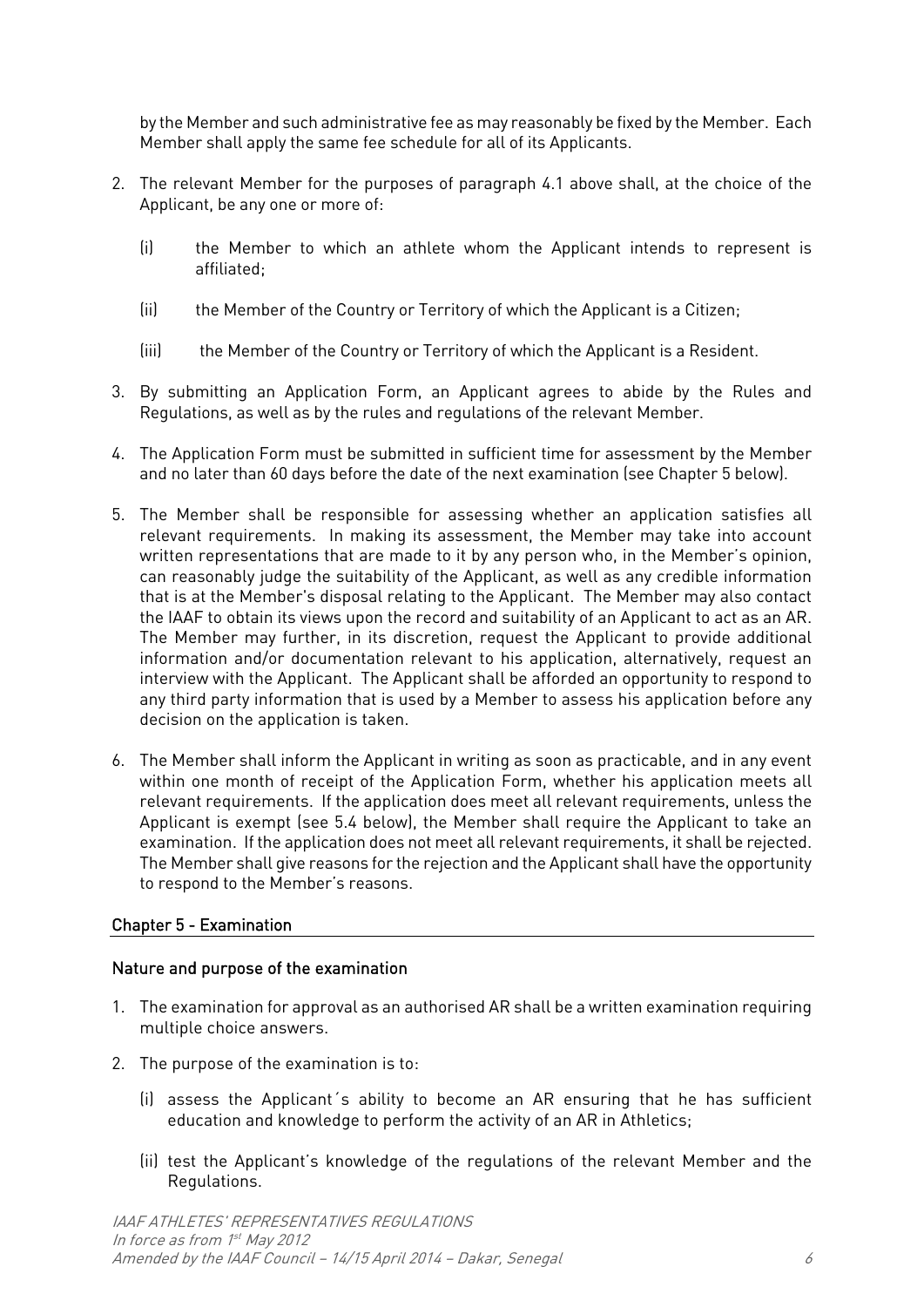- 3. The content of the examination shall be prepared and approved by the IAAF.
- 4. Any person who has appeared as an authorized athletes' representative in the IAAF Directory of Athletes' Representatives for seven (7) of the twelve (12) years prior to 1 May 2011 shall be exempt from taking the initial examination provided that the person:
	- (i) has never been declared or adjudged as a bankrupt in bankruptcy proceedings;
	- (ii) has not been convicted of or pleaded guilty to a criminal offence other than minor traffic violations;
	- (iii) has never committed a violation of the IAAF's anti-doping rules including those prohibiting the following: assisting, encouraging, aiding, abetting, covering up, or any other type of complicity involving an anti-doping rule violation or any attempted antidoping rule violation.

# Organization of Examination

- 5. Each Area Association is responsible for the organization of an AR examination under the direction and control of the IAAF.
- 6. Each Area Association shall organize an AR examination every two years unless otherwise decided by the IAAF. All examinations organized by an Area Association must take place on a single date as decided by the IAAF which date shall be notified by means of a circular to all Area Associations and Members.
- 7. If, for practical reasons, an Area Association cannot organize the examination, Applicants shall be allowed to take the examination organized by another Area Association.
- 8. Each Area Association which organizes the examination shall ensure that there are at least two persons available to act as supervisors as follows:
	- (i) a Chairman appointed by the Area Association; and
	- (ii) an individual appointed by the IAAF.
- 9. The Chairman shall ensure the proper supervision of the examination in accordance with these Regulations. He may call upon such other supervisor or other person to assist him in his role as he deems to be appropriate.
- 10. Supervisors (and other persons appointed by the Chair under 5.9) are required to conduct themselves with the highest standard of integrity and honesty in fulfilling their duties. Any breach of conduct in this respect will result in their disqualification from acting. Any person directly or indirectly involved in the approval of an AR shall not act as a supervisor (or other person appointed by the Chair under 5.9).
- 11. The supervisors shall mark each Applicant´s performance in the examination immediately after the examination has been completed. The Chairman shall certify the results before they are transmitted to the Area Association and the IAAF.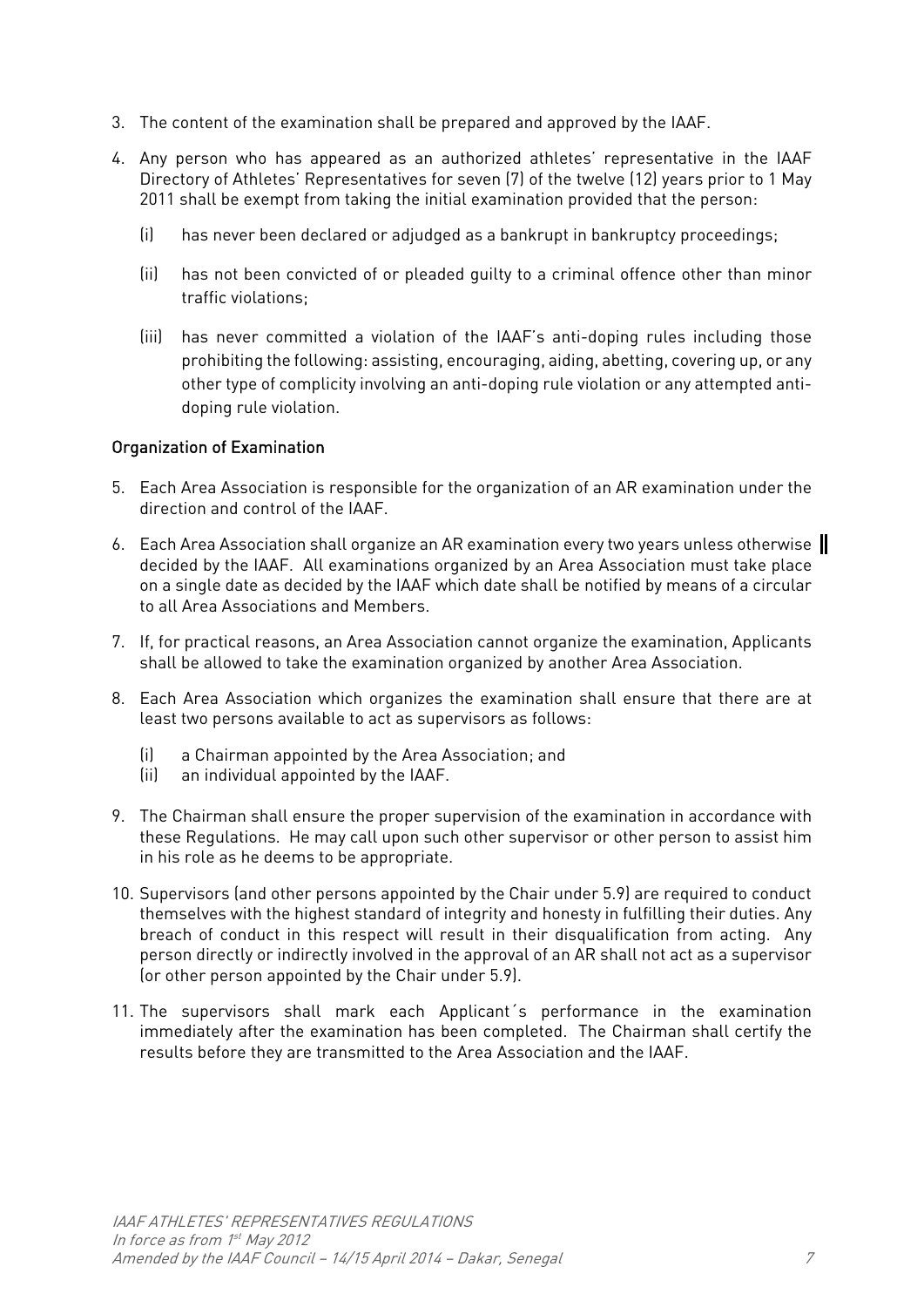# Fees

12. Fees for the examination may be requested from each Applicant but only in order to cover the expenses for the organization of the examination. The IAAF reserves the right to review and determine the fees set for the examination of any Area Association.

## Rules applicable to the examination

- 13. At the time of the examination, the Applicant must confirm his identity by means of an acceptable form of identification (passport or national ID card).
- 14. Applicants shall be advised of the time limit to complete the examination before the examination commences.
- 15. The tests are individual and, accordingly, any communication between Applicants or with outsiders is forbidden. Any use of a document or any other source of information during the examination is strictly forbidden.
- 16. Any Applicant who fails to comply with the examination rules stipulated above risks exclusion from the examination. The relevant breach will be reported to the examination jury which, upon investigation, may nullify the result and report the matter to the relevant Member and the IAAF.

## Results

- 17. Any Applicant who has obtained the pass mark required is classified on the list of the successful Applicants. This list is sent to the relevant Member.
- 18. Any Applicant who has a mark less than the pass mark required is classified on the list of the failed Applicants. This list is sent to the relevant Member.
- 19. The results of the written examination are notified personally to each Applicant.
- 20. If an Applicant does not obtain the pass mark required, he may re-take the examination the next time that it is held.

## Chapter 6 - Authorisation

## Issuing the Authorisation

- 1. If the applicant successfully passes the written examination, the relevant Member shall require the Applicant to pay any applicable administration fee (which must be reasonable in amount) and:
	- (i) to provide appropriate proof that he holds professional liability insurance in his own name for the period of the Authorisation with a recognised insurance company, preferably one based in the Country of which he is a Citizen, Resident or otherwise carries out his business. The insurance shall adequately cover any risks that may arise from an AR's activity and also cover any damages that may be incurred after the termination of an AR's activity but that were caused by such activity. It is the responsibility of the Member issuing the authorisation to check that the liability insurance complies with these requirements; or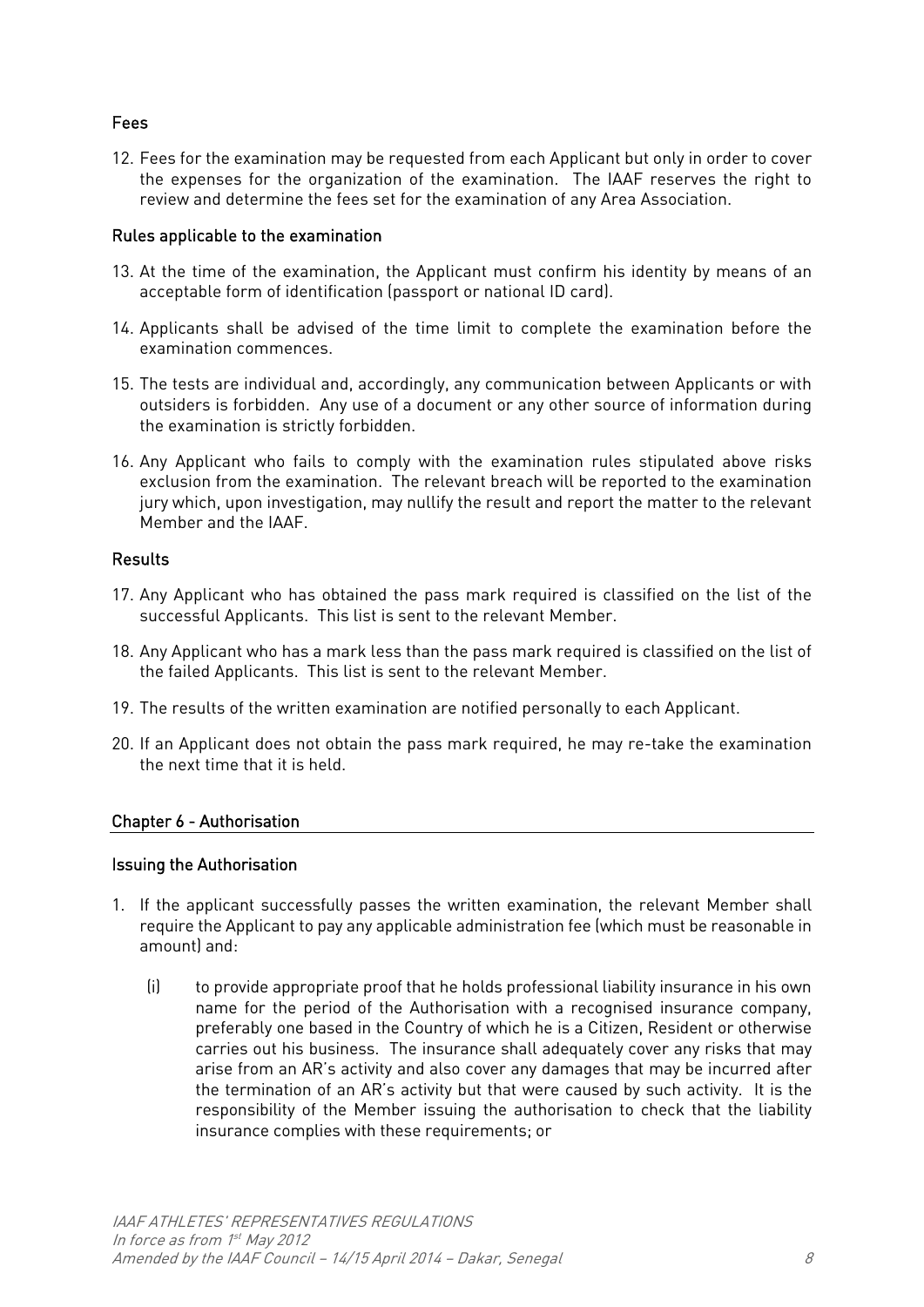- (ii) to provide a bank guarantee for the period of the Authorisation from a reputable bank for a minimum amount of USD 30,000. The bank guarantee shall be accompanied by an irrevocable statement that the guaranteed amount shall be paid out unconditionally if a final judgment or decision is passed by a court or other relevant tribunal or authority in favour of an athlete, a Member, a meeting organiser or another AR who has suffered loss or damage as a result of the AR's activity.
- 2. Once the above requirements are satisfied, the relevant Member shall promptly notify the Applicant of his Authorisation by no later than 31 December of the year in which the application was made. The Authorisation, once issued, is strictly personal to the AR concerned and cannot be assigned or transferred to any other person.

# **Registration**

- 3. Upon Authorisation, the relevant Member shall complete and issue the registration of the authorised AR in the form set out in Appendix 4.
- 4. Each Member is responsible for promptly notifying the IAAF of its registration of an authorised AR.
- 5. Each Member shall keep an up-to-date list of all registered ARs within its jurisdiction and shall immediately notify the IAAF of any changes to such list.
- 6. The IAAF shall maintain and publish annually a list of all ARs representing athletes in the IAAF Top-30 List who have been authorised or recognised by Members, together with the athletes they represent.

## **Duration**

7. Authorisations are granted to ARs for a period of 4 years and are effective from 1 January of the year following the issuing of the Authorisation and are subject to renewal in accordance with the provisions of paragraph 6.9 below.

## **Termination**

8. An AR who decides to terminate his activity must provide written notification of such termination to the Member that issued his Authorisation. The relevant Member shall notify the IAAF of such termination without delay.

## Renewal

- 9. The Authorisation shall expire automatically on 31 December of the relevant year. If the AR thereafter wishes to renew his Authorisation, he shall be required to satisfy the following conditions:
	- (i) to complete and submit a new Application Form as set out at Appendix 2;
	- (ii) to provide evidence of having attended at least 1 IAAF authorised training session in the past 4 years;
	- (iii) to confirm that he has on-going professional liability insurance or bank guarantee in the form required in this Chapter 6;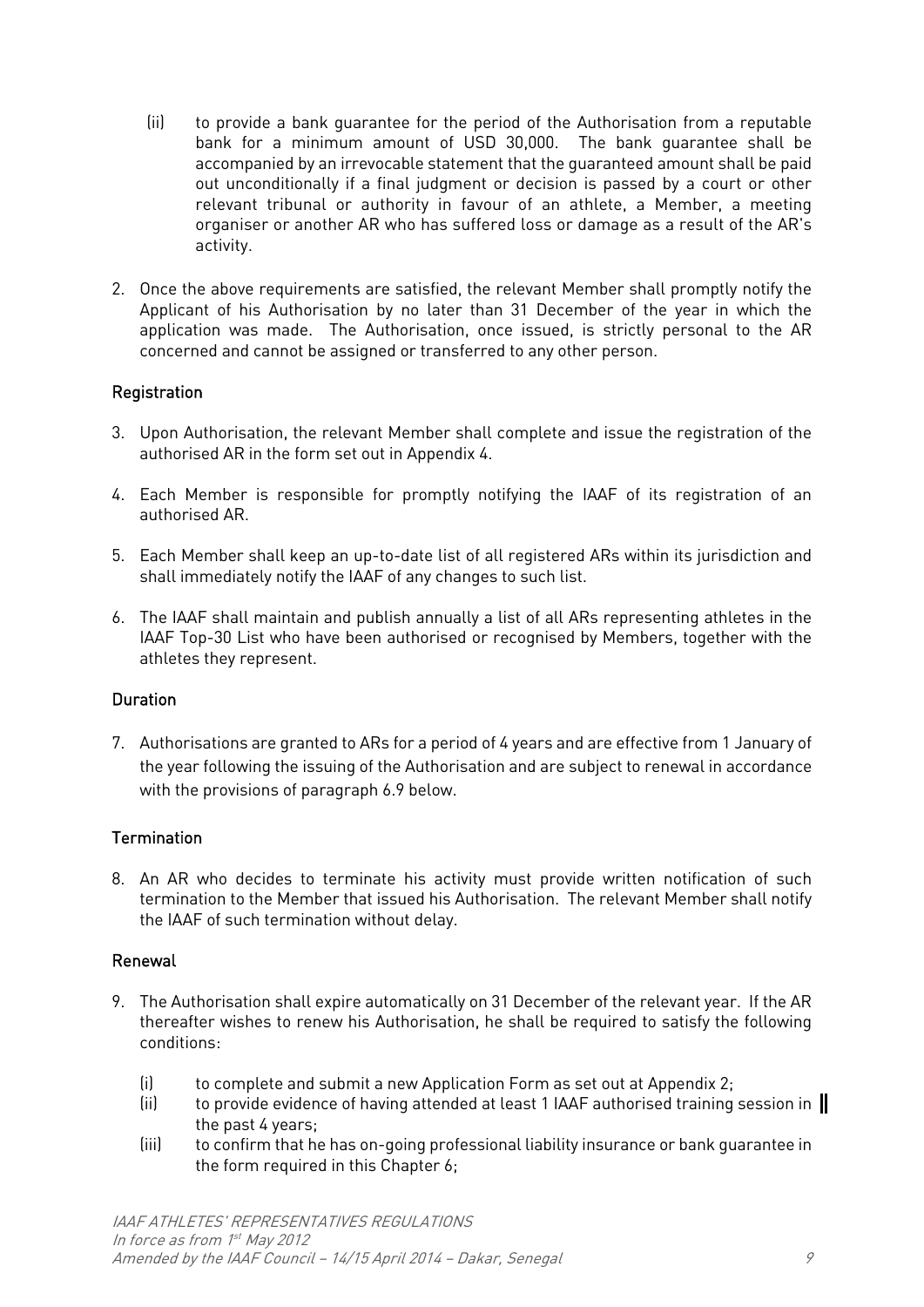- (iv) to pay any administrative fee (which must be reasonable in amount);
- (v) to satisfy any other reasonable condition as may be required by the relevant Member.
- 10. If the AR does not satisfy the requirements of paragraph 6.9, his Authorisation shall automatically terminate upon expiry. An entirely new application must then be submitted in accordance with these AR Regulations, including passing a new examination.
- 11. If the AR meets the deadline set out in paragraph 6.9 above, the Member shall review the updated information, together with any other relevant factors, and decide within 30 days whether to renew the Authorisation for a further 4 years period, such renewal not to be unreasonably withheld. Members shall notify the IAAF in writing within 30 days of every decision that it takes to renew or refuse the renewal of an Authorisation and, in the case of a refusal, shall provide written reasons for such decision.

#### Revocation

- 12. The Authorisation of an AR may be revoked at any time if the AR does not comply with his obligations in accordance with Rule 7, these AR Regulations, the agreement between AR and athlete or the agreement between AR and Member.
- 13. Where the Member seeks to terminate an AR's Authorisation, it shall give the AR notice of the reason or reasons why it wishes to do so. The AR shall be given the opportunity, whether orally or in writing, to give his views on the reasons for termination given by the Member. Having received those views, the Member shall consider them and, if it thinks appropriate, may revoke the AR's Authorisation or allow it to continue but subject to certain specified conditions.
- 14. If the Member revokes an AR's Authorisation, it shall report the revocation to the IAAF within 24 hours.

## **Recognition**

- 15. The Authorisation is strictly personal and non-transferable. It allows ARs to conduct their activities on a worldwide basis unless another Member specifically provides in its regulations that, in order for the AR to conduct his activities in the jurisdiction of that Member, the Authorisation must first be recognised by the Member. In such a case, the Member shall grant recognition to an AR upon his written request provided that it is satisfied that the AR fulfils the conditions and requirements set out in the Member's rules and regulations. By making a request for recognition by another Member, the AR agrees to abide by the rules and regulations of the relevant Member.
- 16. Members shall decide whether to grant recognition to an AR within three months of receiving the AR's written request together with all relevant evidence as may be required by the Member. Members shall notify the IAAF in writing within 30 days of every decision that it makes to grant, refuse or withdraw recognition of an AR and, in the case of a refusal or withdrawal of recognition, shall provide written reasons for such decision.
- 17. Recognition shall constitute an authorisation by a Member to carry out the activities of an AR in the Country or Territory of that Member or with respect to an athlete affiliated to that Member.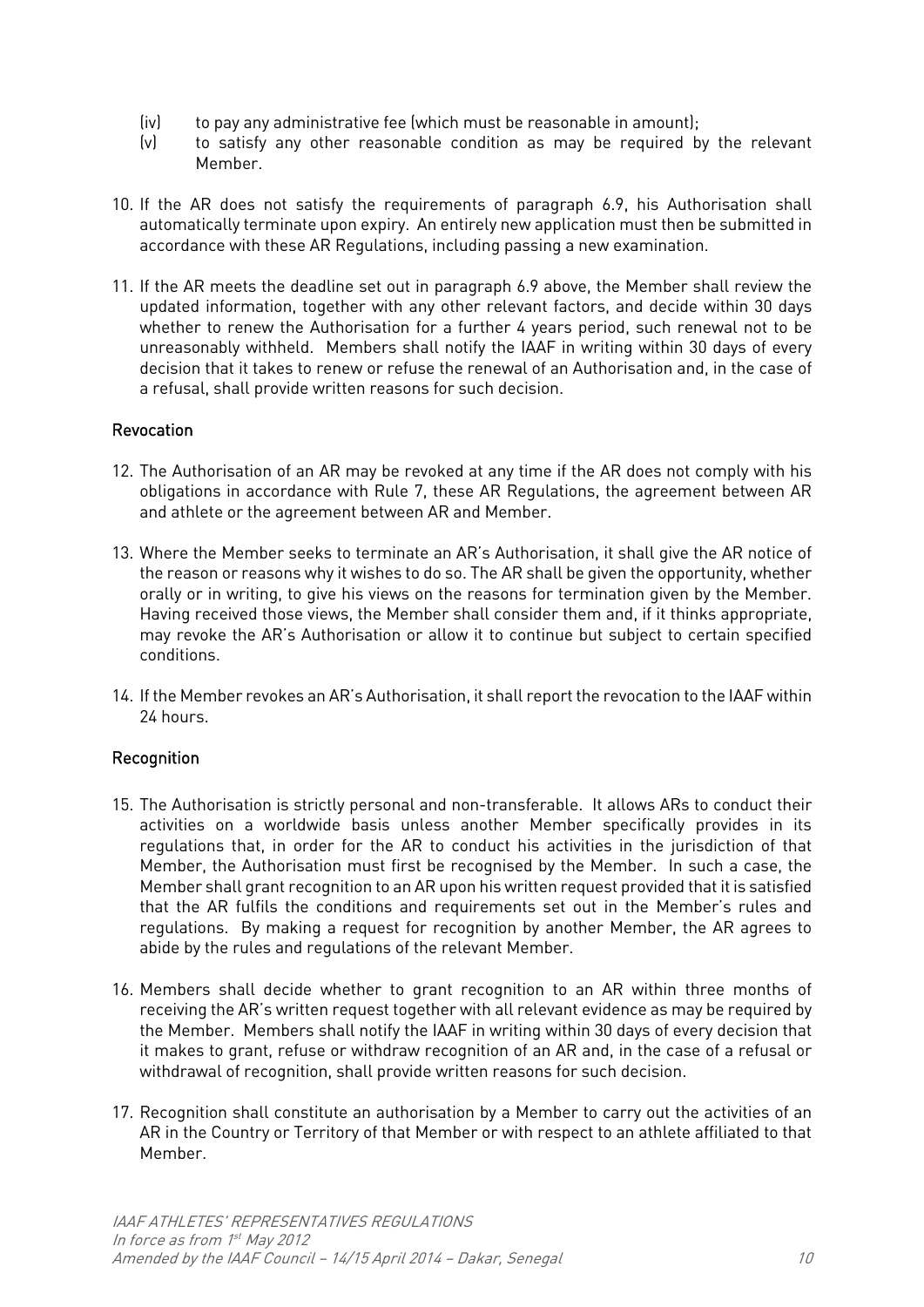# Chapter 7 – Rights and Obligations of an Athletes' Representative

## Rights

- 1. Upon being duly authorised by a Member, an AR has the right to represent athletes affiliated to that Member as well as the athletes of any other Member subject first to compliance with any recognition requirements as may be imposed by the other Member in accordance with paragraph 6.15 above.
- 2. Upon the AR's request and payment of an annual fee determined by the IAAF, ARs are entitled to an IAAF identity card that grants its holder:
	- (i) the right to receive certain information from the IAAF;
	- (ii) the right to accreditation at World Athletics Series (WAS) events; and
	- (iii) the right to accommodation (at the AR's expense) in an official IAAF hotel at WAS events.
- 3. The identity card is valid for the duration of the calendar year in which it is issued.
- 4. After the AR has been authorised and registered by a Member, he may add the following title to his name (as applicable): "AR authorised by [the name of the relevant Member]" and recognised by [the name of the relevant Member]".

## **Obligations**

- 5. An AR shall have the following obligations:
	- (i) to enter into a written agreement with each athlete he represents in the form of the Standard Athlete/AR Agreement in Appendix 3. Amendments to the Standard Agreement may be agreed between the AR and the athlete provided that such amendments do not contravene the express provisions of Chapters 7 and 8 of these AR Regulations or the applicable governing law and that they are generally consistent with the intent of the Standard Agreement;
	- (ii) to perform the services in the written agreement with reasonable skill and care;
	- (iii) to be knowledgeable with regard to the Athletics calendar of competitions and to assist, together with the athlete's coach, club and National Federation, in planning, arranging and negotiating the athlete's competition schedule;
	- (iv) to act only with the athlete's express consent and to keep the athlete fully informed of all dealings or arrangements made on the athlete's behalf;
	- (v) to conduct himself in an ethical manner and to observe the highest standards of integrity and fair dealing;
	- (vi) to avoid conflicts of interest, whether or not disclosed;
	- (vii) not to act for more than one party in any transaction without full disclosure to all parties;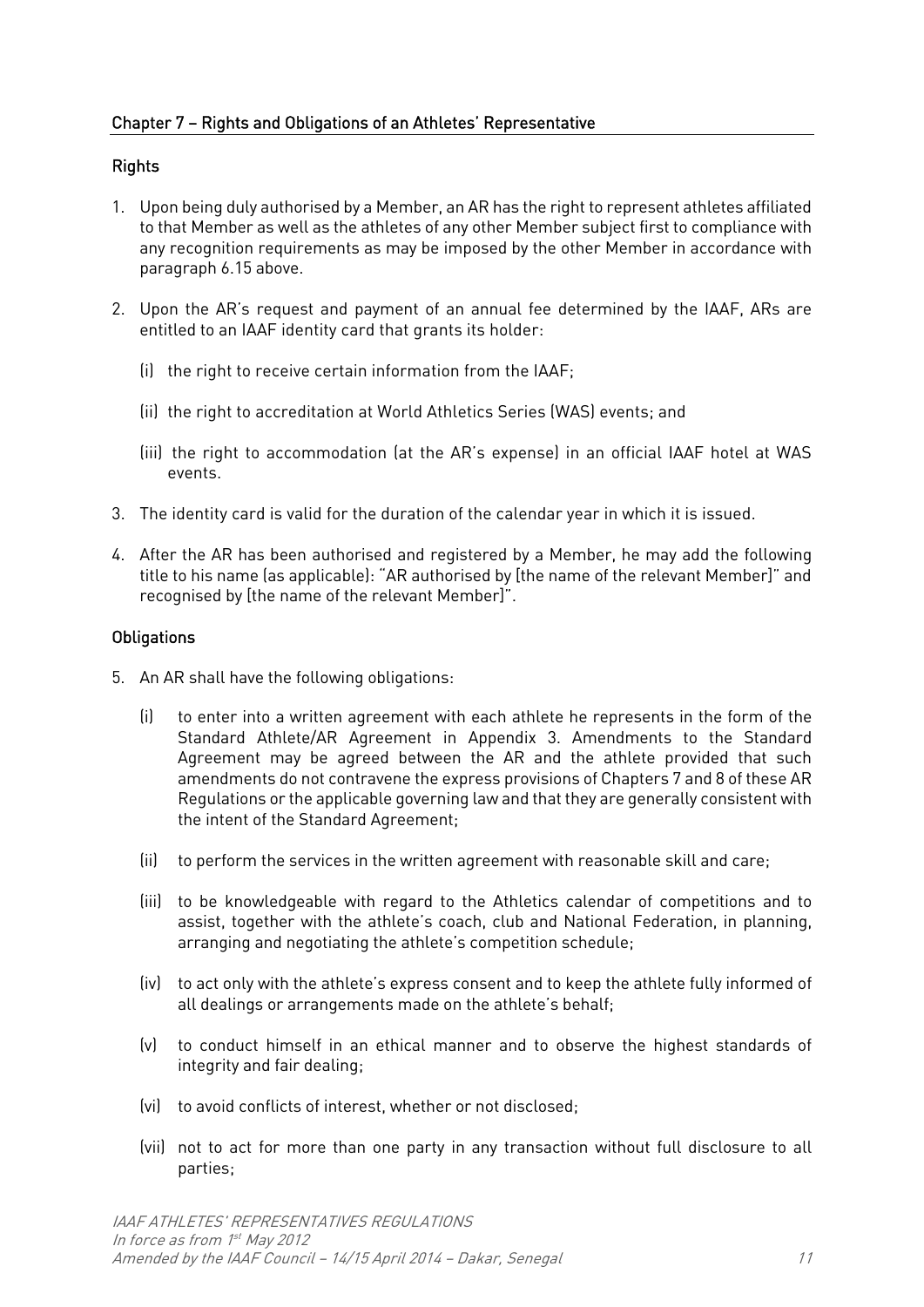- (viii) to use best efforts to ensure that athletes he represents honour all agreements to participate in competitions;
- (ix) not to take any steps to induce, or any steps which are intended to induce, an athlete to act in breach of a contract;
- (x) to comply with the Rules and Regulations and the rules and regulations of each Member that has authorised/recognised the AR;
- (xi) to help ensure that the athlete complies with all applicable Rules on eligibility and, in particular, all Rules and Regulations concerning anti-doping and betting;
- (xii) to represent the athlete in a manner that does not bring the sport or the athlete into disrepute;
- (xiii) not to enter the athlete in any competition that places the athlete in breach of his obligations in paragraph 8.2 below;
- (xiv) to take all reasonable steps to collect or arrange for the collection of all fees negotiated by the AR on behalf of the athlete. The AR shall be obliged to take all such steps to ensure collection of fees but shall not be liable to the athlete if third parties fail to pay fees previously agreed with the AR;
- (xv) to use all appropriate efforts to ensure that the athlete receives all taxation documents verifying the payment of any tax that has been deducted by the payor from any amounts paid to the athlete and, when, meeting organisers do not supply tax forms, to inform the IAAF to assist in ensuring appropriate tax certificates are provided by the meeting organisers.

## Chapter 8 – Obligations of an Athlete

- 1. An Athlete shall have the following obligations arising from his relationship with an AR:
	- (i) to keep the AR fully informed of the athlete's competition schedule and, where appropriate, of any relevant financial and commercial interests;
	- (ii) to keep the AR and the IAAF upon request fully informed of the athlete's whereabouts;
	- (iii) to appear and compete at any and all competitions to which the athlete has been properly committed by the AR unless precluded from doing so by injury or by wholly exceptional circumstances;
	- (iv) to comply with all Rules and Regulations and with all rules and regulations of the athlete's National Federation;
	- (v) where an AR has negotiated for the athlete or the athlete has agreed to promote an event, to participate in all reasonable promotional efforts required by any agreement concluded between the athlete and the AR;
	- (vi) to pay any and all sums due under the Athlete/AR Agreement in a timely fashion and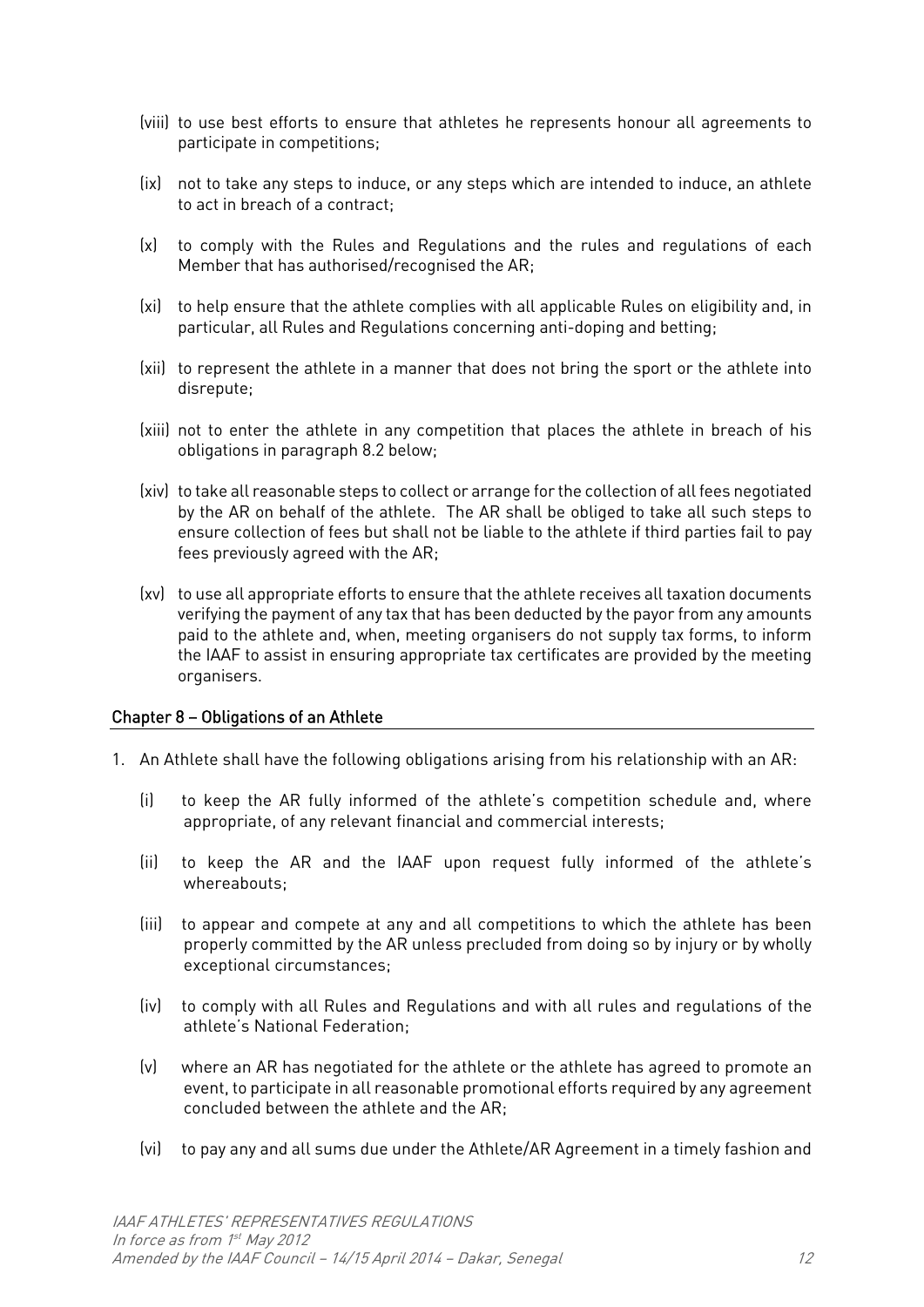- (vii) not to employ, engage or permit any third party to act or hold themselves out as having authority to negotiate for the athlete with respect to matters covered by his agreement with an AR.
- 2. Unless authorised to do so by the athlete's National Federation, the athlete shall not enter any competition that conflicts with any of the following competitions for which the athlete has been selected to compete by his National Federation or National Olympic Committee: World Championships, Area or Regional Championships or Games, National Championships, World or Area Cups, and the Olympic Games.

## Chapter 9 - Disputes

## Disputes between an AR and a Member Federation

- 1. In the event of a dispute arising between an AR and a Member (other than arising from an alleged breach of these AR Regulations – see Chapter 10 below), including but not limited to a dispute arising from a Member's rejection of an application to become an AR, the parties shall seek to resolve the dispute promptly through good faith negotiations.
- 2. If the dispute cannot be resolved through such negotiations, then the matter shall be referred to the IAAF Headquarters in Monaco for mediation. The IAAF will consult with both parties with a view to identifying the issues in dispute, facilitating discussions between them and proposing solutions to the dispute. The parties shall not be bound to accept the results of IAAF mediation.
- 3. If IAAF mediation does not resolve the matter, then any dispute remaining shall be referred to the ordinary arbitration division of the Court of Arbitration for Sport for determination. The CAS decision shall be final and binding on the parties.

## Disputes between an Athlete and an AR

4. In the event that a dispute arises between an AR and an athlete, it shall be resolved in accordance with the dispute resolution procedures set out in the agreement agreed between them.

# Chapter 10 – Disciplinary Proceedings

1. Any athlete or AR who is alleged to have contravened Rule 7 or these AR Regulations shall be subject to the disciplinary procedures set out in Rule 60.

## Sanctions on ARs

- 2. For the purposes of Rule 60.5(f), the Council has determined that the following sanctions may be imposed on an AR found to have been in violation of these AR Regulations:
	- (i) reprimand or warning;
	- (ii) payment of a fine of at least USD 5,000;
	- (iii) suspension of an Authorisation for a period of up to twelve months;
	- (iv) withdrawal of an Authorisation;
	- (v) revocation of an AR's recognition by the Member;
	- (vi) ineligibility from one or more competitions;